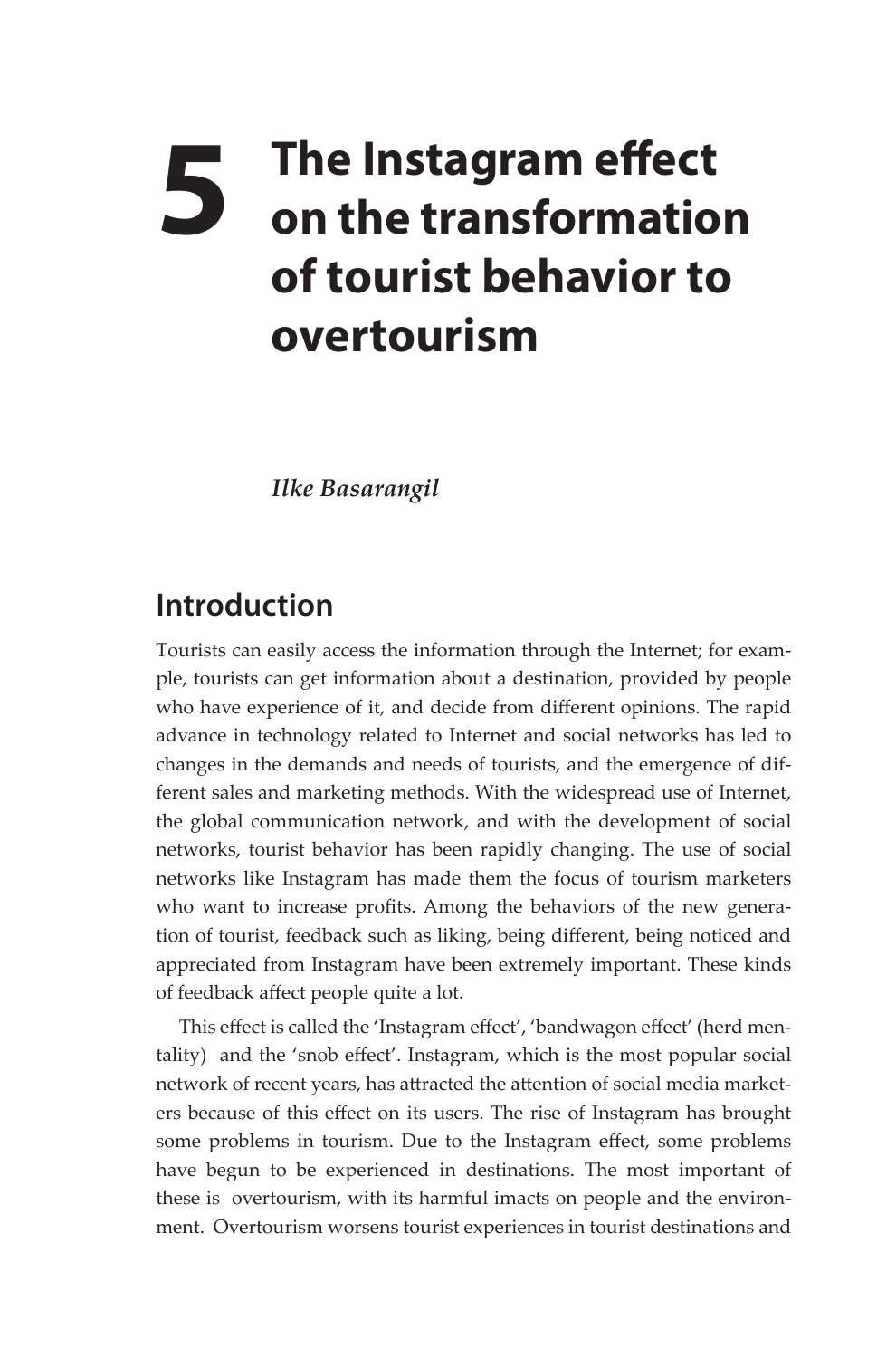lowers the quality of life of local residents. The Instagram effect continues to inspire tourists today about their travel decisions and destination experience. In this research, various examples will be given about how today's tourist behaviors transform into overtourism with the Instagram effect, bandwagon effect, snob Effect. This study is a literature review. As a result of this study, useful suggestions were developed for tourism marketers for the problems of destinations exposed to overtourism due to the effect of Instagram.

"*A clear definition of overtourism does not yet exist. By its very nature, the phenomenon of overtourism is related to the number of tourists, the type and time frame of their visits, and the carrying capacity of the destination. Perspectives on overtourism may include the views of various stakeholders, such as residents, tourists or businesses*" (Peeters *et al*., 2018: 21). A great photo should be the result of a great experience, not the reason for going to a destination. But today the concept of travel is changing. People want more than life-enriching experiences or searching for casual destination experiences through social media. The desire to capture the same iconic square as your favorite celebrity contributes to overtourism, which makes the trip less enjoyable for travelers as well as for local residents. (Wayfairer, 2019). Social media applications are the area where companies reach millions of consumers and sell their products and talk about services, not only in travel and travel areas but also in boutiques or businesses marketing through Instagram (Onurlubaş & Öztürk, 2018: 989). Social media also has benefits. The holiday experience of the tourist who can use his social media account at any time, at any place and at any quality and speed is positively affected and any complaints about the internet services provided by the enterprise are minimized (İlban & Güleç, 2018: 71).

Many people travel only to capture a particular image and verify their online presence. If a traveller does not receive hundreds of likes on a page, the traveler may ask if it was worth going. If a person can not post anything about a holiday on social media, would the person go anyway? "*Almost everywhere I travel, I witness the growing trend of "doing it for the 'gram." In every hotspot, you can feel the desperation as people clamour to get their flawless shot. Glamorous women pose at the top of a mountain, changing into gorgeous dresses and reapplying their makeup after a hike. Tourists prance and pose in picturesque locations, posting their images with narcissistic hashtags like #mylifeisbetterthanyours or #fromwhereyoudratherbe, perpetuating a competitive atmosphere.*"(Wayfairer, 2019). In this study, the instances of tourist desti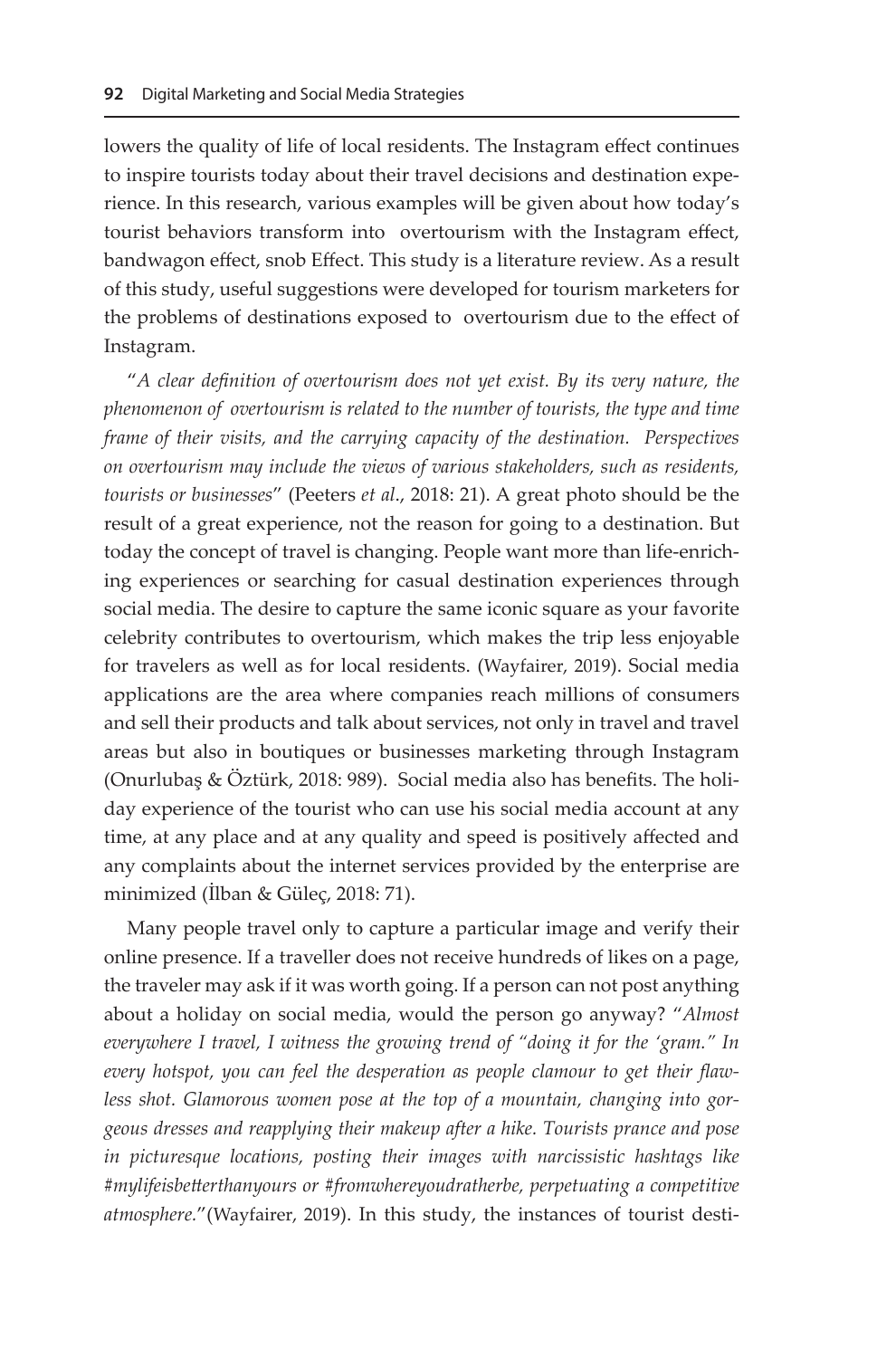nations exposed to overtourism by the Instagram effect and the behavior of tourists causing overtourism have been examined in detail. A literature review was used in this study. The research questions are as follows:

- 1. What are the tourist behaviors that encourage overtourism within the scope of the Instagram effect?
- 2. What has happened in destinations around the world that are subject to overtourism?
- 3. Is there anything that destination managers/marketers can do to prevent overtourism with the Instagram effect?

## **Literature review**

## **Overtourism**

Overtourism means that, for local people or visitors, there are too many visitors in an area and an unacceptable deterioration in the quality of life or tourist experience in the area. Among the factors that cause excessive tourism, there are reasons such as overcrowding, privatization of public spaces, increase in cruise tourism, and an increase in the number of seasonal and daily visitors. Due to the increase in tourism in the region, tourism speculation and purchasing power parity are decreasing. As a result, people living in highly popular tourist destinations oppose unlimited tourist growth. As a result, when destinations cannot be managed with sustainable tourism growth, attitudes towards tourists emerge in some of the most preferred destinations, especially Venice and Barcelona (Duyar & Bayram, 2019: 347). Goodwin of the Responsible Travel Partnership defines overtourism as destinations where the quality of life or experience at the destination is irreversibly deteriorated when locals or visitors have too many visitors in the area (Goodwin, 2017). Overtourism has emerged as a new structure to study potential dangers to popular destinations worldwide (Sheivachman, 2016). "*Overtourism describes the situation in which the impact of tourism, at certain times and in certain locations, exceeds physical, ecological, social, economic, psychological, and/or political capacity threshold*" (Peeters *et al*., 2018: 22).

In Figure 5.1, it is emphasized that each destination has an existing 'tourism market mix, volume and growth'. The share of Airbnb offerings in the accommodation sector has an impact on overtourism. Overtourism causes tourism impacts that are not dependent on tourism intensity, environmental pressure and lack of policies. Complex thresholds are available for each domain. Each of these thresholds is not fixed or equal for certain targets. Even if only one of these thresholds is exceeded, the target may return to the